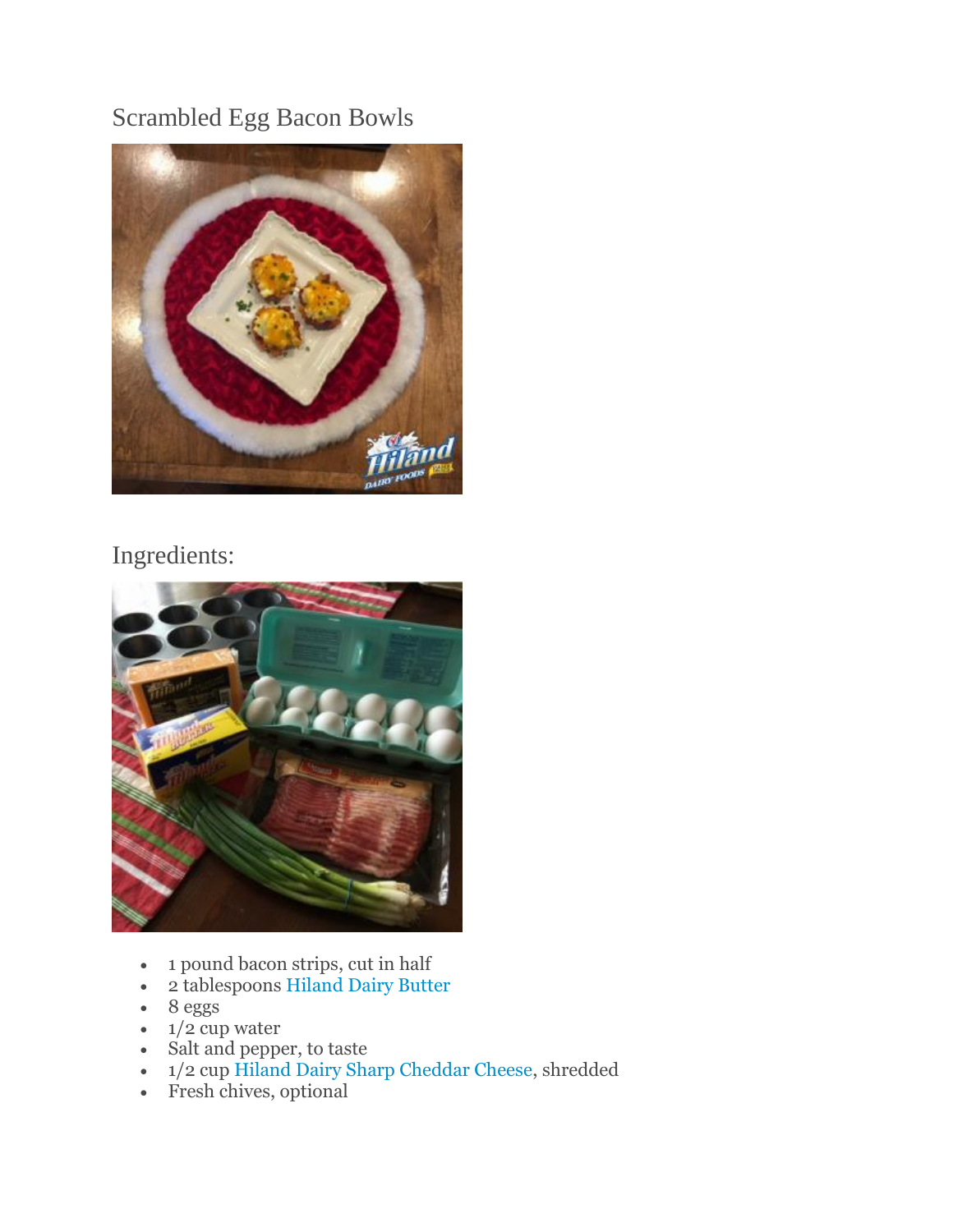## Directions:

Do not preheat oven.

Turn a muffin tin upside down and place on a jellyroll pan lined with aluminum foil.

Drape enough bacon strips to cover each muffin cup completely. *Tip: This recipe should yield 8 bowls per pound of bacon.*



Place pan in the oven and set it to 350 F.

Bake bowls for about 45 minutes, or until desired crispness.



Remove from oven and let cool to the touch. *Tip: Do not let the oven cool completely.*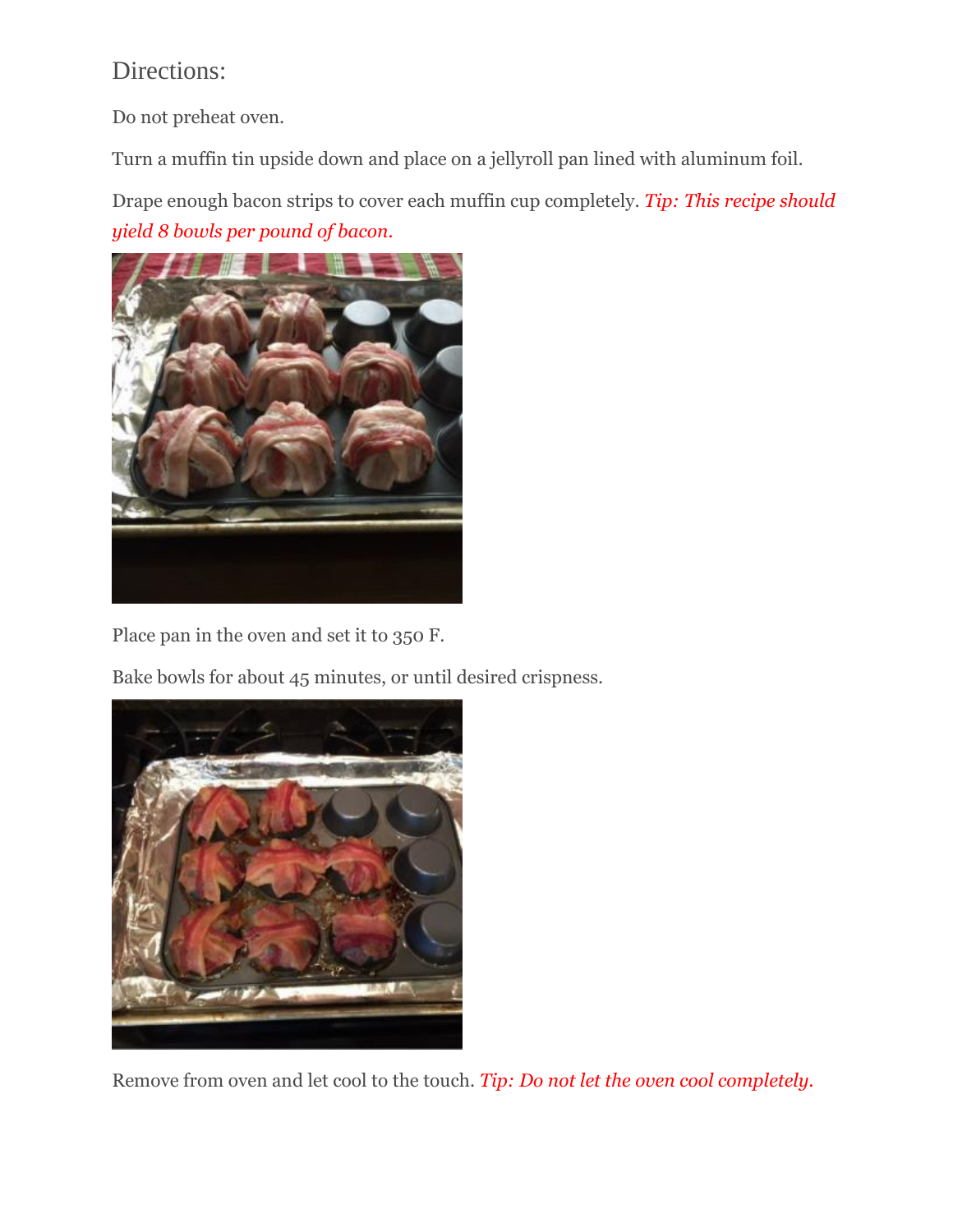Once cooled, carefully remove each bowl from the muffin tin and transfer onto the jellyroll pan turning them upright.

Whisk together eggs, water, salt and pepper.



Melt butter in a skillet over low heat.



Pour egg mixture into skillet and scramble until egg mixture is cooked through but a little wet.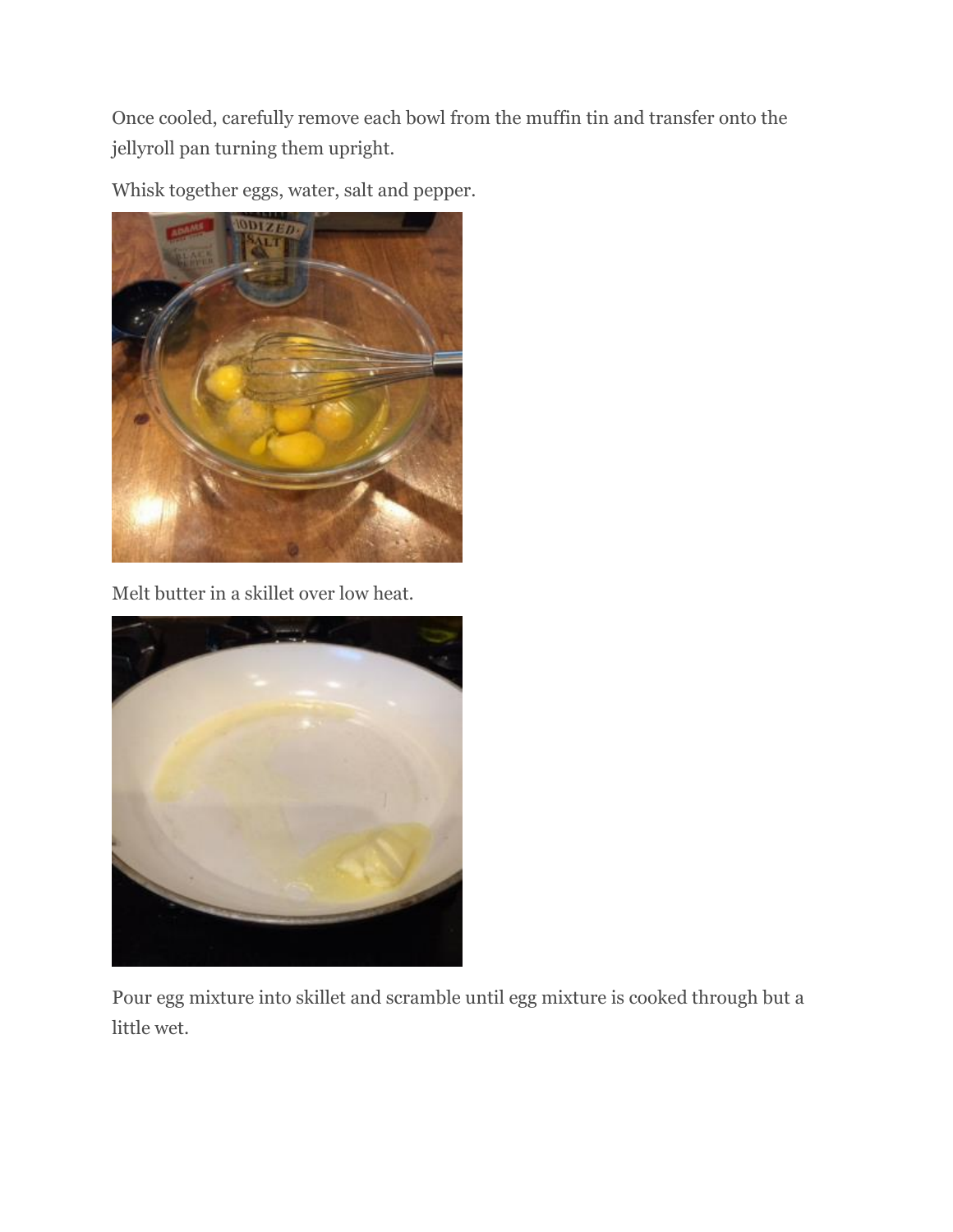

Immediately spoon scrambled eggs into each bacon bowl.



Sprinkle with cheese and warm in the oven until the cheese is melted, approximately 2 minutes.